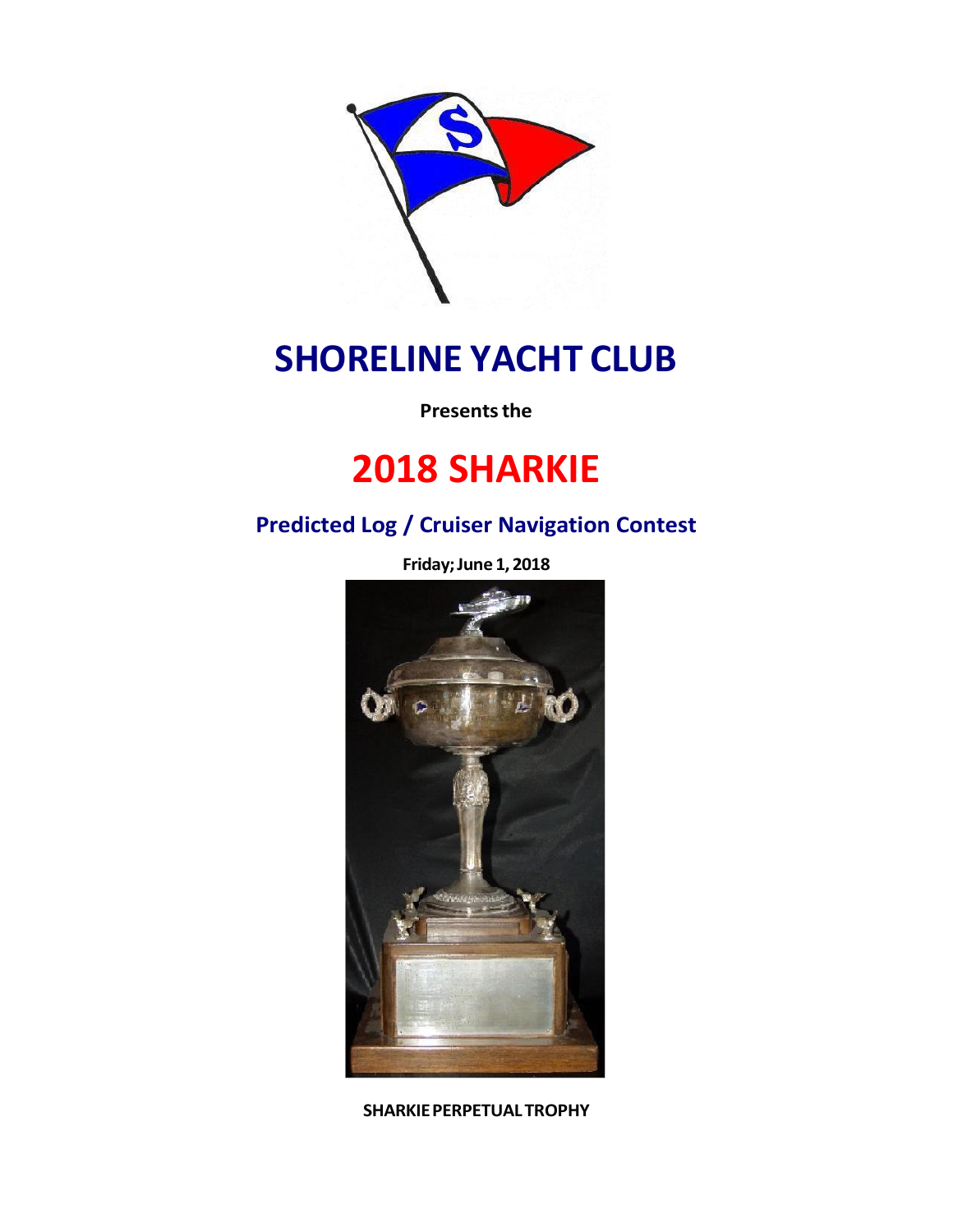### **History of the SHARKIE and BCYC INVITATIONAL**

### **Predicted Log / Cruiser Navigation Contests**

Back in the 1970s, Shark Island Yacht Club was the predominate force in Predicted Log Racing in the Newport Beach area. BCYC indicated interest in participating and the SCCA dispatched a few Skippers from the area to host seminars at their Club and help them develop a cadre of Predicted Log Racing Skippers. In order to help develop these prospective Skippers, BCYC was key in creating the Orange Coast Predicted Log group whose primary focus was on seminars and weekend training races. This effort was successful and produced a number of fine contestants out of BCYC. In the early eighties, the majority of the SCCA Skippers hailed from Shark Island Yacht Club and Del Rey Yacht Club with Shark Island Yacht Club taking the Simonson top club Season Points Trophy regularly. Shark Island Yacht Club sponsored the Shark Island Yacht Club (Invitational?), which was a major Brugman contest and was run a week or two before the Fourth of July. When feeder races were created, the Four Winds Yacht Club created the Sharkie as a feeder to the Shark Island Yacht Club race. At that time we had a log racer named Dave Ritchie who was quite a character. When he won the Sharkie and found that it had no Perpetual Trophy, he immediately went out and bought one. Of course, his name was clearly shown as the first winner, although I believe it had been run once or twice before. Incidentally, that perpetual was later used for the Two Harbors race until recently when the yacht club currently sponsoring that race replaced it.

Things changed at Shark Island Yacht Club; their membership began to dwindle and the club soon closed its doors. I believe that it was at this time that the BCYC offered to replace the Shark Island Yacht Club trophy race with one of their own. The contest was named the BCYC Invitational (although it has always been open to all and therefore is not really an "invitational"). It has been run as a primary Brugman contest and hasretained the approximate same date as the Shark Island Yacht Club contest. Typically, by that time of year, the weather off Newport Beach is becoming quite nice and the contest has always been very popular with our Skippers. Further, BCYC has established a reputation for hosting a first-class event. SCCA is pleased and proud to have BCYC host this classic and important race.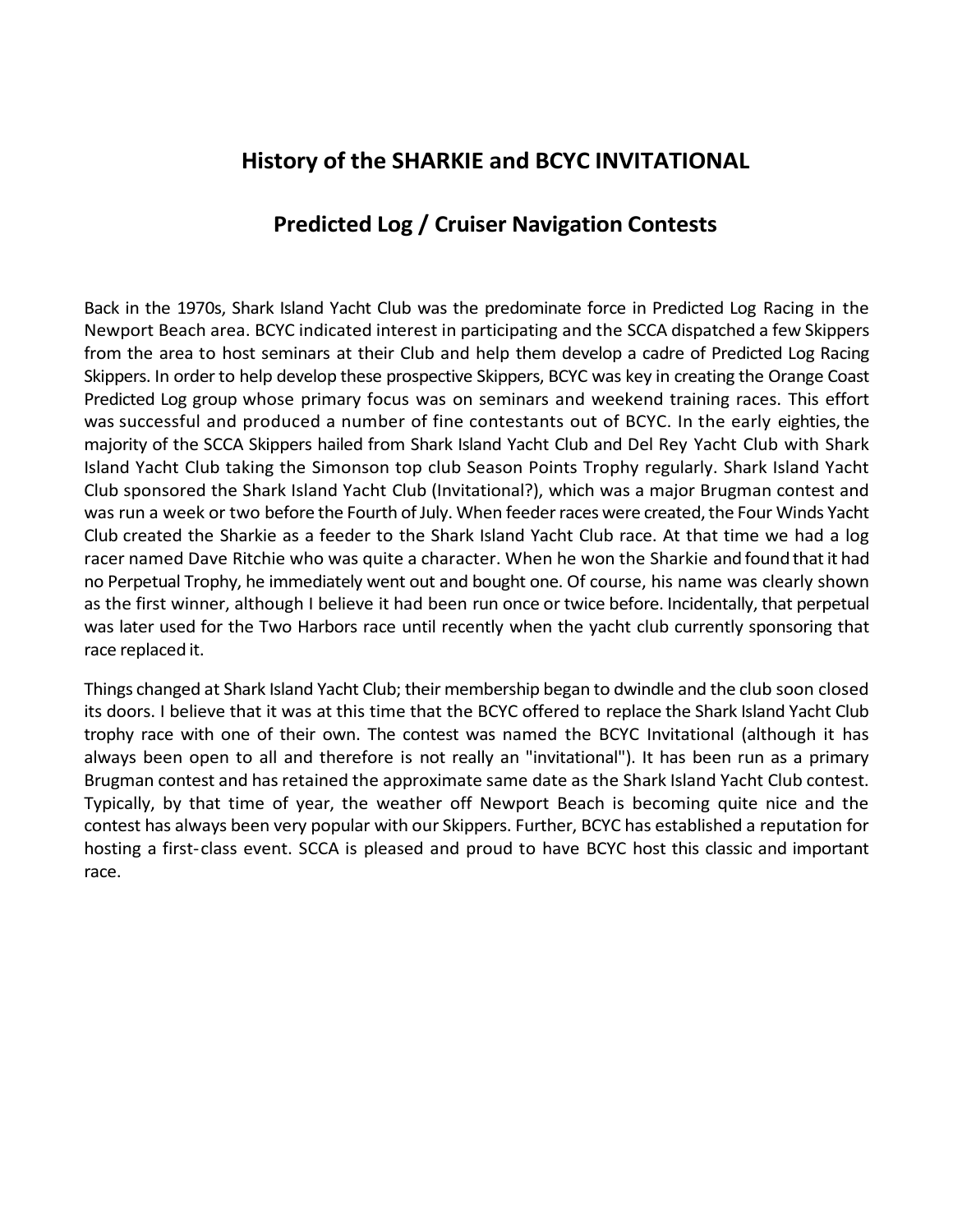# **SHARKIE 2018**

#### SPONSORED BY

## SHORELINE YACHT CLUB

Contest date: ------------ Friday; June 1st, 2018

Sanctioned by: ---------- SCCA & NACA

Sponsored by:----------- Shoreline Yacht Club

Eligibility:-------------------All eligible members of SCCA member yacht clubs.

Points for: ------------------- SCCA Spring Series, Top Ten, Bathke, Simonson, NACA, Lurie First-Year Racer

Trophies:-------------------Sharkie Perpetual; Keeper Trophies per SCCA Rules.

Rules:------------------------------SCCA Contest Rules as amended Feb. 18<sup>th</sup>, 2015.

Skipper's meeting:--- None

Logs:------------------------------Use SCCA latest revision. Predicted log sheet will be sealed in an envelope prior to the contest start and provided to the observer. Turn in the actual log sheet with the predictions and official timepiece to the scorer's boat, Loon's Call, after the contest within one-half hour after docking but no later than 1400.

Race Committee: -----Ken Griffing @ Hm: 626-333-0513 or Cell: 626-483-8460.

Committee boat: ------*Loon's Call*

Scorer:---------------------Ken Griffing @ Hm: 626-333-0513 or Cell: 626-483-8460.

Observers:---------------- To be provided by skipper per SCCA Rules.

Berthing:--------------------Contact BCYC @ 949-644-9530 by May 5, 2018.

See:---------------------- "Reservations" page of BCYC race instructions for details of requests for berthing and dinners.

Awards: ------------------- Following dockside cocktail party at BCYC, 1630 on June 1

Please:-----------------------Bring an hors d'oeuvre to share.

Dinner:-------------------------Available at BCYC dining room, bar, or local restaurants.

Postponement:---------Contact Committee in the event of snow or inclement weather.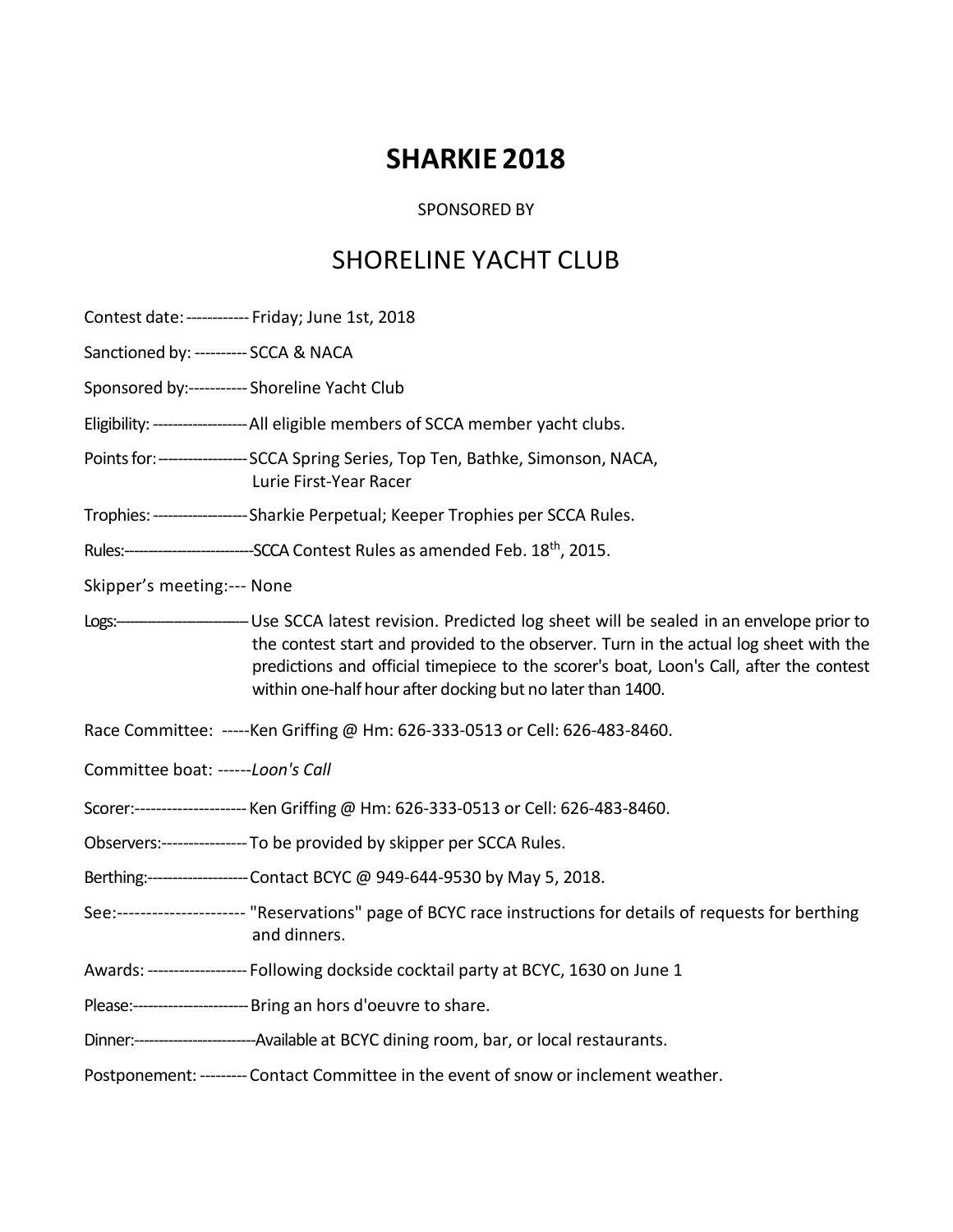## **Shoreline Yacht Club Sharkie Contest Friday June 1, 2018**

| Start:   | Long Beach breakwater E end Lt "1" FI G 6s 43 ft | within 200 yds starboard |
|----------|--------------------------------------------------|--------------------------|
| $CP-1$ : | Anaheim Bay buoy G C "3"                         | within 50 yds starboard  |
| $CP-2$ : | Island Eva NE corner                             | within 150 yds starboard |
| $CP-3$   | Huntington Beach pier - range                    | max 500 yds, min 300 yds |
| $CP-4$   | 33° 35.000' N, 118° 00.000' W                    |                          |
| $CP-5$   | Newport Beach pier - range                       | max 500 yds, min 300 yds |
|          | FINISH: Newport Harbor entrance RW buoy "NWP"    | within 50 yds abeam      |

#### **Special Instructions**

Official Distance 19.1 nm

Start time will be at the Skipper's discretion with no start time penalty, provided the Actual Log is turned in to the Official Scorer by 1400.

All equipment aboard the vessel may be used except that which is prohibited. GPS speed is permitted.

Use of clock time or elapsed time from any source is prohibited.

The contest is an Open Log contest. During the contest the skipper may have access to all times recorded on the Actual Log.

Charts: Use chart 18746-40th Ed. corrected thru LNM 03/31/2018.

Handicap WILL NOT be used in scoring.

Committee boat – *Loon's Call*

Skippers shall monitor VHF channel 16 for safety and 71 for contest communications.

After contest slip assignments at BCYC are the responsibility of the individual skippers. Contact Susie at BCYC at 949-644-9530 prior to May 29, 2018.

Peel-off and awards will be on the BCYC patio on Friday June 1 at 1600.